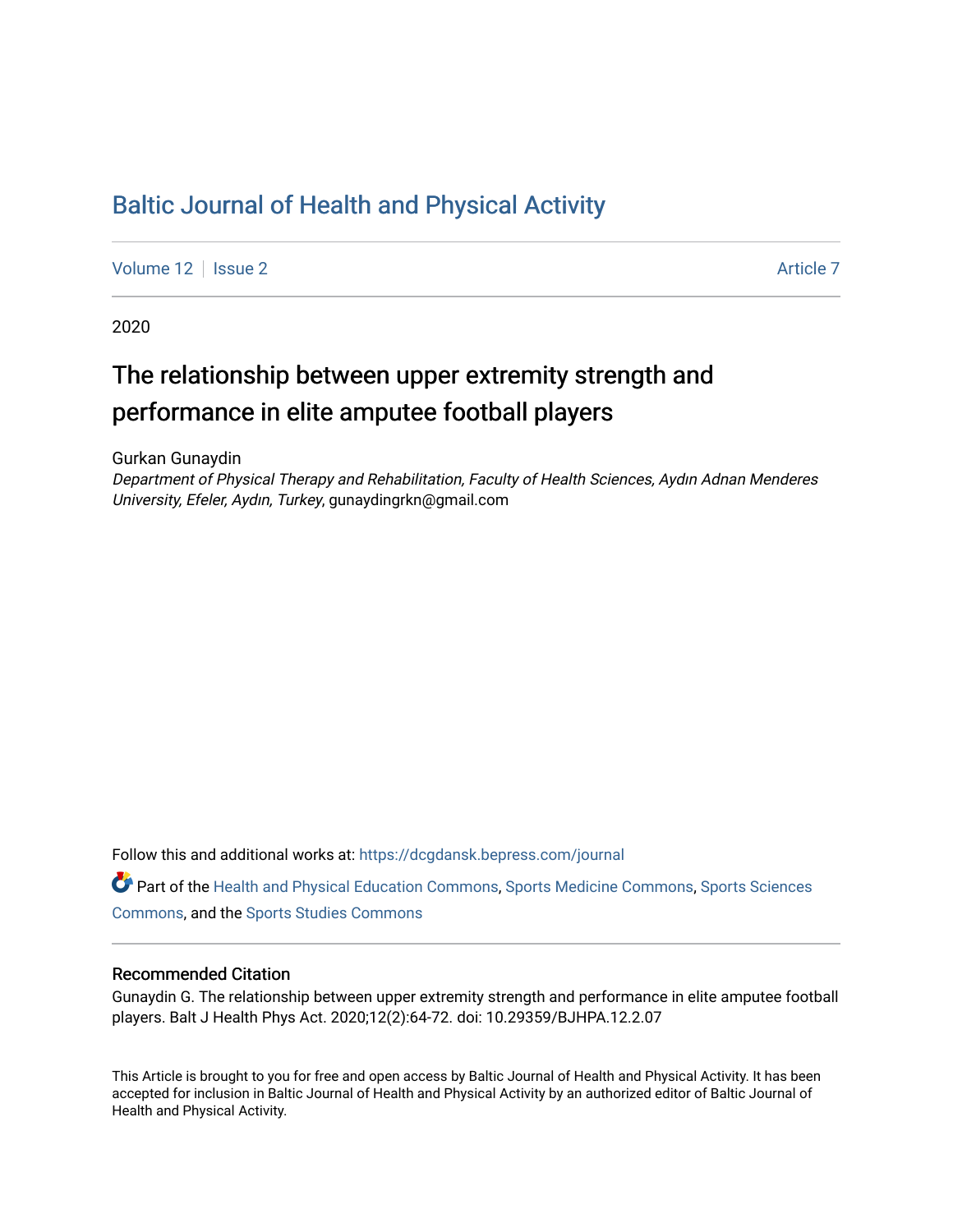# **The relationship between upper extremity strength and performance in elite amputee football players**

**Authors' Contribution:**

**A** Study Design **B** Data Collection **C** Statistical Analysis

**D** Data Interpretation **E** Manuscript Preparation **F** Literature Search **G** Funds Collection

**Gurkan Gunaydin**

Department of Physical Therapy and Rehabilitation, Faculty of Health Sciences, Aydın Adnan Menderes University, Efeler, Aydın, Turkey

| abstract                     |                                                                                                                                                                                                                                                                                                                                                                                                                                                                                                |
|------------------------------|------------------------------------------------------------------------------------------------------------------------------------------------------------------------------------------------------------------------------------------------------------------------------------------------------------------------------------------------------------------------------------------------------------------------------------------------------------------------------------------------|
| <b>Background:</b>           | Despite having similar requirements to regular football, amputee football may also require different<br>dynamics due to using crutches. This study investigated the relationship between upper extremity<br>strength and performance in amputee players.                                                                                                                                                                                                                                       |
| <b>Material and methods:</b> | Twenty amputee players participated in this study. Running performance of amputee players was<br>measured with sprint tests; aerobic performance with a shuttle run test; jumping performance with a<br>one-leg hop test and upper extremity strength with a digital dynamometer. The relationship between<br>the types of performance was evaluated by multiple regression analysis.                                                                                                          |
| <b>Results:</b>              | The 10 ( $p = 0.009$ ) and 20 meters sprint performance ( $p = 0.035$ ) was associated with latissimus dorsi<br>muscle and the 30 meters ( $p=0.030$ ) with shoulder extension strength. In addition, 10 ( $p = 0.018$ ),<br>20 ( $p = 0.020$ ) and 30 meters sprint performance ( $p=0.036$ ) was associated with one-leg hop performance.<br>However, there were no related data with the max VO <sub>2</sub> ( $p = 0.339$ ), and the aerobic performance test<br>duration ( $p = 0.348$ ). |
| <b>Conclusions:</b>          | The results indicated that the sprinting performance of amputee players was not only related with lower<br>extremity strength but also with upper extremity strength. It may be beneficial to include shoulder<br>extension and particularly latissimus dorsi strengthening exercises in training programs of amputee<br>football players to provide an increase in anaerobic performance.                                                                                                     |
| Key words:                   | amputees, football, crutches, performance.                                                                                                                                                                                                                                                                                                                                                                                                                                                     |
| article details              |                                                                                                                                                                                                                                                                                                                                                                                                                                                                                                |
|                              | Article statistics: Word count: 2,459; Tables: 4; Figures: 0; References: 37<br>Received: March 2020; Accepted: April 2020; Published: June 2020                                                                                                                                                                                                                                                                                                                                               |
|                              | Full-text PDF: http://www.balticsportscience.com                                                                                                                                                                                                                                                                                                                                                                                                                                               |
| Copyright                    | © Gdansk University of Physical Education and Sport, Poland                                                                                                                                                                                                                                                                                                                                                                                                                                    |
|                              | Indexation: Celdes, Clarivate Analytics Emerging Sources Citation Index (ESCI), CNKI Scholar (China National Knowledge                                                                                                                                                                                                                                                                                                                                                                         |

**Indexation:** Celdes, Clarivate Analytics Emerging Sources Citation Index (ESCI), CNKI Scholar (China National Knowledge Infrastructure), CNPIEC, De Gruyter - IBR (International Bibliography of Reviews of Scholarly Literature in the Humanities and Social Sciences), De Gruyter - IBZ (International Bibliography of Periodical Literature in the Humanities and Social Sciences), DOAJ, EBSCO - Central & Eastern European Academic Source, EBSCO - SPORTDiscus, EBSCO Discovery Service, Google Scholar, Index Copernicus, J-Gate, Naviga (Softweco, Primo Central (ExLibris), ProQuest - Family Health, ProQuest - Health & Medical Complete, ProQuest - Illustrata: Health Sciences, ProQuest - Nursing & Allied Health Source, Summon (Serials Solutions/ProQuest, TDOne (TDNet), Ulrich's Periodicals Directory/ulrichsweb, WorldCat (OCLC)

**Funding:** This research received no specific grant from any funding agency in the public, commercial, or not-for-profit sectors.

**Conflict of interests:** Authors have declared that no competing interest exists.

**Corresponding author:** Gurkan Gunaydin, Department of Physical Therapy and Rehabilitation, Faculty of Health Sciences, Aydın Adnan Menderes University, Efeler, Aydın, Turkey; Phone: +90 554 724 27 42; E-mail: gunaydingrkn@gmail.com; ORCID: Gurkan GUNAYDIN:<https://orcid.org/0000-0003-3432-6431>

**Open Access License:** This is an open access article distributed under the terms of the Creative Commons Attribution-Non-commercial 4.0 International (http://creativecommons.org/licenses/by-nc/4.0/), which permits use, distribution, and reproduction in any medium, provided the original work is properly cited, the use is non-commercial and is otherwise in compliance with the license.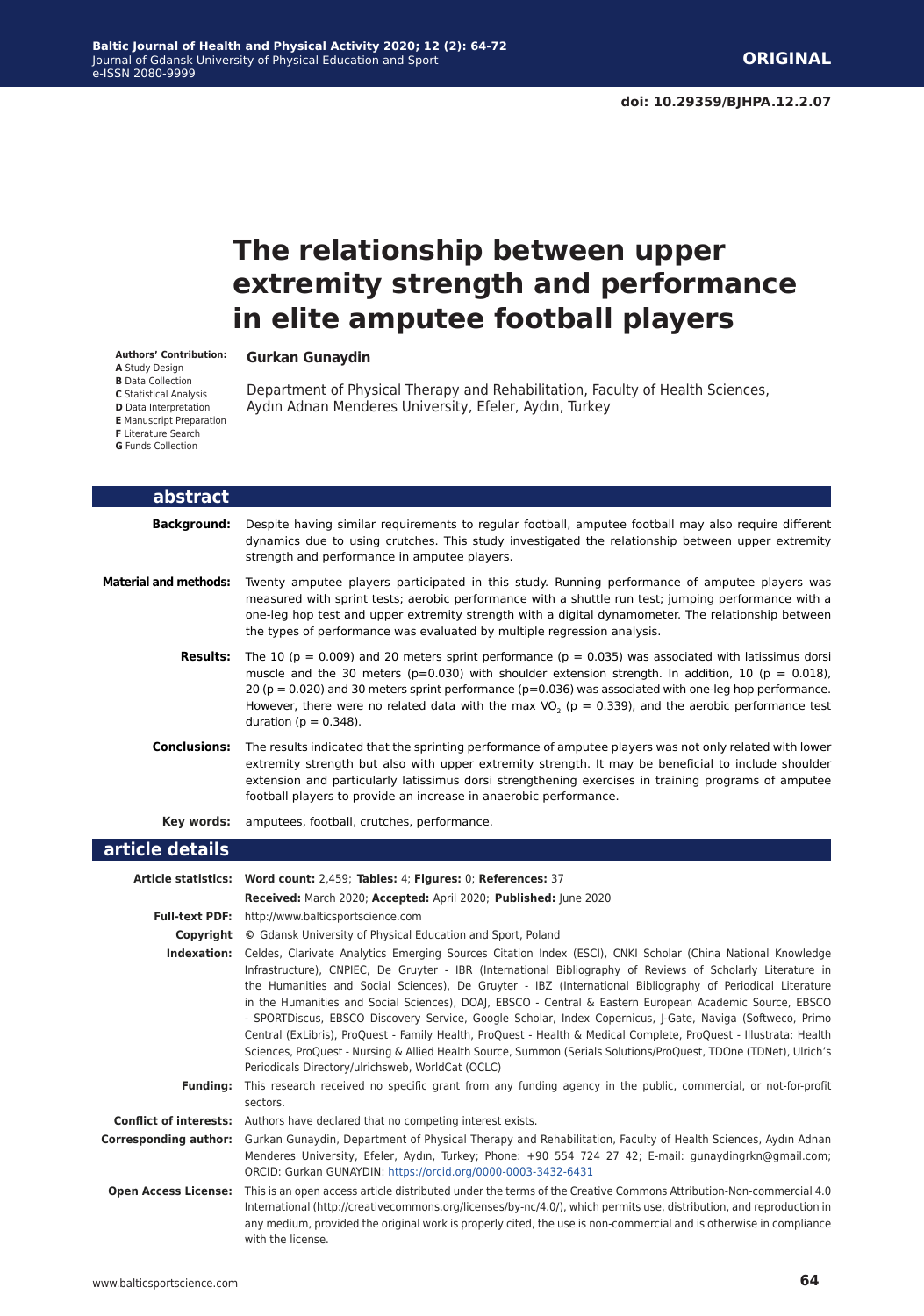# **introduction**

Amputation is defined as a permanent loss of all or part of the extremity [1], and it poses a major health problem worldwide despite the technological advancements [2]. In one study, authors stated that 1.9 million people had losses of extremities in the United States as of 2006, and estimated that this number would increase more than twice by 2050 [3].

Individuals commonly experience physical and psychological problems as a result of amputation [4, 5]. However, participation in sports activities contributes to the development of lower extremity amputees in physical and psychosocial terms and helps with neutralizing the negative effects of amputation [5-7]. Therefore, participation in sports activities by individuals with disabilities is encouraged [6], and many amateur and professional sports branches were created for this purpose. Amputee football, which was originally created for rehabilitation and continued its development with professional investments over time, now emerges as one of these athletic branches [8, 9].

Amputee football is played by two teams of seven people (six players, one goal keeper) and in two periods, 25 minutes each [10]. The pitch in amputee football is approximately 40x60 meters and it can be synthetic or natural grass [1, 10]. Goalkeepers have two intact lower extremities, but one upper extremity amputation. Outfield players have a lower extremity amputation and they use crutches in the game. Due to the nature of the game, players cannot use their prostheses in the field and cannot get support from their amputated extremities [10, 11].

In amputee football, similarly to regular football, optimal flexibility, strength, endurance, speed and agility are required to perform sufficient performance [12, 13]. However, it is important to remember that amputee football may also have different requirements, especially due to the use of crutches [14]. In scientific literature, studies have revealed a significant relationship between lower extremity strength and performance in regular football players [15, 16]. Similarly, the idea of a relationship between lower extremity strength and performance in amputee football players would be a natural outcome [17]. However, as stated, amputee athletes play with a pair of crutches, in addition to the lower extremity strength, the upper extremity strength may also be necessary for performance in amputee football players [14]. Multiple studies have been constructed upon this idea [18-20]. However, none of these studies in the literature has specifically questioned the relationship between upper extremity strength and performance in amputee football players. Therefore, the purpose of this study is to investigate the relationship between upper extremity strength and performance in elite amputee football players. This study may contribute to the literature on ever-developing amputee football, and the potential results of the study contribute to the regulation of training programs as well as development of the performance skills of amputee football players.

# **material and methods**

# **participants**

This scientific research retrospectively used the strength and performance data obtained from amputee football players in the Turkish National Amputee Football team between August 2019 and September 2019. For this study, permission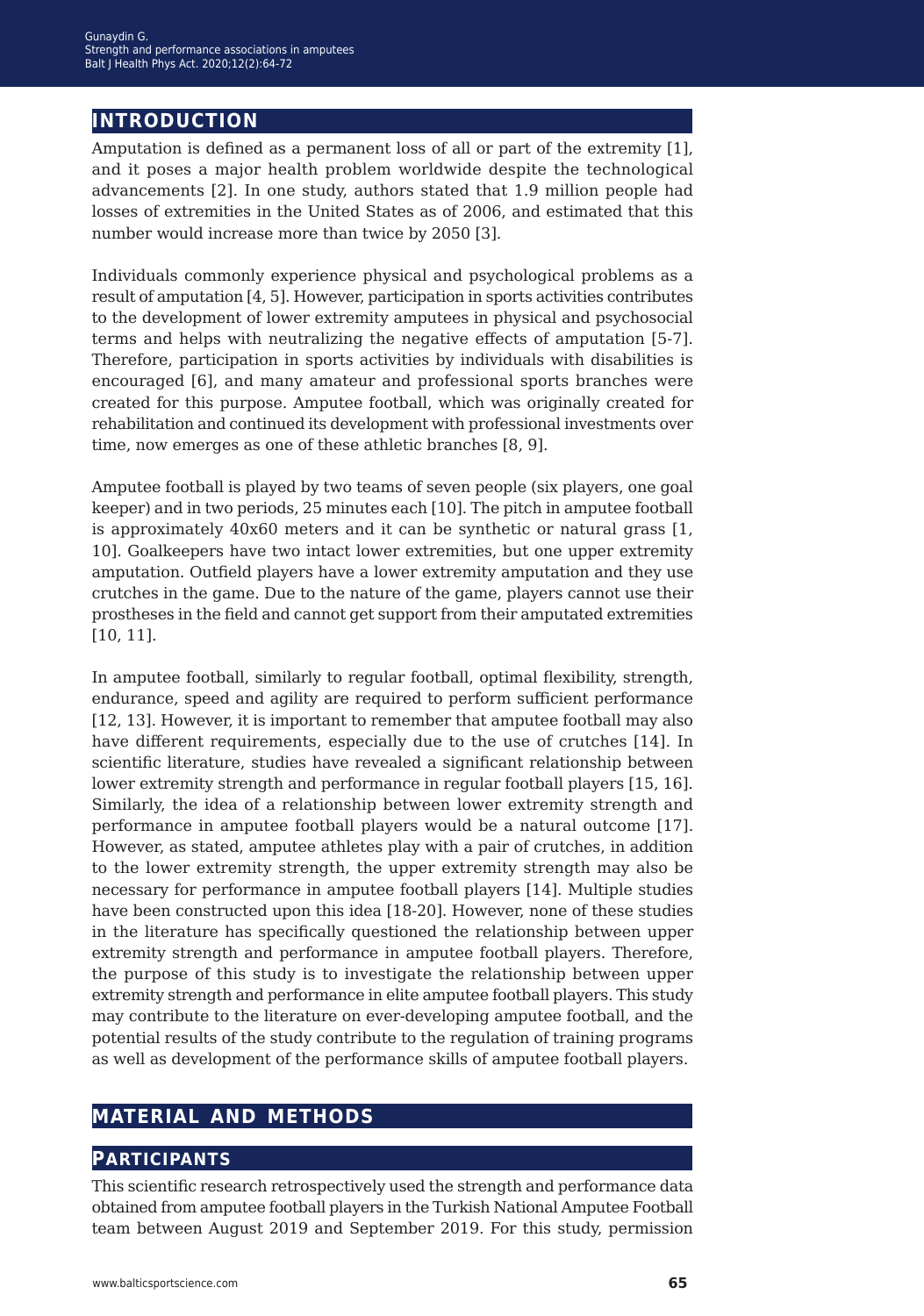(No. 92340882-050.04.04; protocol 2019/085) was obtained from the Clinical Research Ethics Committee of the Faculty of Health Sciences in Aydın Adnan Menderes University dated 25.12.2019. For the study, the data obtained from 25 players, who participated in the National Team camp between the specified dates and had complete strength and performance data, were used. Since the goalkeepers had upper extremity amputation, they were excluded from the study and the data of 20 football players were used for statistical analysis. One-leg hop, sprint at 10, 20, 30 meters and shuttle run tests were used to measure players' performances. To measure strength, shoulder flexion, shoulder abduction, shoulder extension and elbow extension strengths were evaluated along with the strength of the serratus anterior, latissimus dorsi and upper trapezius muscles.

## **tests**

## *One leg hop test*

Firstly, amputee football players stood on the starting line with their hands on their waist and on their support leg without prostheses and crutches. While standing in this position, they jumped without losing their balance and lowering their hands. The distance from the starting line to the heel of the player was recorded in centimeters [21, 22]. Players performed the test twice and the best value was taken as the result.

### *Sprint performance*

In order to measure the amputee players' running performance, a starting line was created and every 10-meter distance was marked. The test started with a beep and sprint times of the participants at 10, 20 and 30 meters were recorded. The players did not use their prostheses during the sprint, and they ran with crutches [17]. Athletes performed the sprint test twice and the best values were taken as the result.

### *Shuttle run test*

For the shuttle run test, two distances of 20 meters were determined and marked with cones. The test with accelerating speed started with a beep command (started with a speed of 8.5 km/h-1, and speed was accelerated by 0.5 km/h-1 every minute) [23, 24]. In the test, players should pass 20 meters until the other beep. The test was terminated if the participant dropped the test or could not reach the finish line before the beeps two times [23]. In this test, both the estimated maximum VO<sub>2</sub> values of the players and their test times were calculated [24]. Before all performance tests, the details of which were explained above, the measurements were verbally and visually explained to the participants.

### *Strength tests*

Lafayette-Manual Muscle Tester (Lafayette Instrument Company, Lafayette, USA, Model: 01165) digital dynamometer was used to measure all strength values. Before the measurement of strength, a tester explained the test content to the participants verbally and practically. The same tester repeated the strength measurements three times, and the highest values was recorded for analysis [25, 26]. For this retrospective study, previously measured upper extremity strength parameters recorded in the data form were included. These parameters were shoulder flexion, abduction, extension and elbow extension strength as well as latissimus dorsi, serratus anterior and upper trapezius muscle strengths. For shoulder flexion and abduction strength, the arm was placed in 90 degree flexion and abduction respectively while the athlete was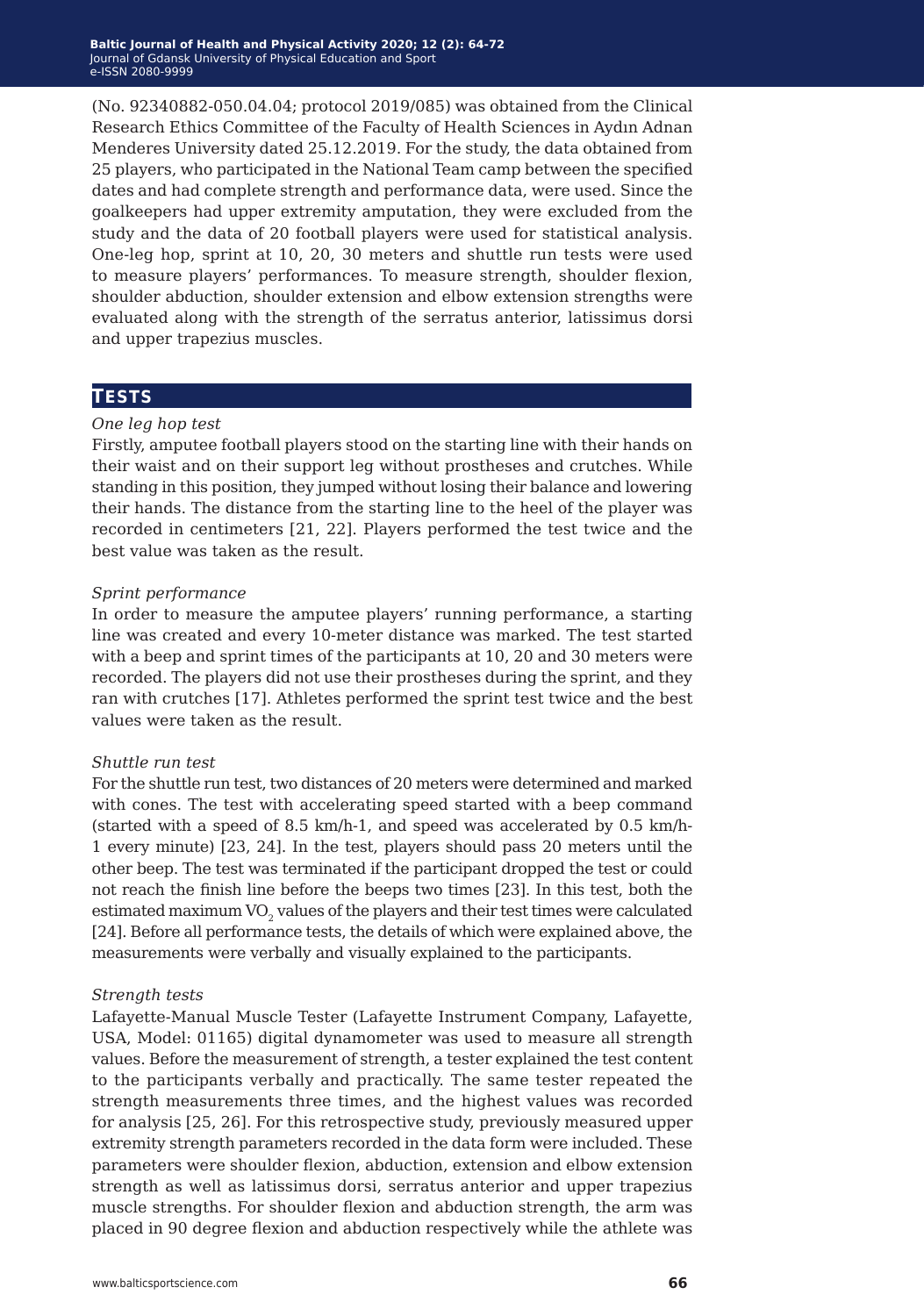in a sitting position. Resistance was given downward from the distal of the humerus. For the shoulder extension strength, the athlete was asked to lift his arm back while in the prone position. Resistance was given downward from the distal of the humerus. While the athlete was in the supine position to determine the elbow extension strength, the shoulder and elbow were brought to the 90 degree flexion position. Resistance was given downwards over the wrist. For the latissimus dorsi strength, while the participant was in a sitting position, the elbow was brought to 90 degrees of flexion, the shoulder internal rotation and 30 degrees extension. The resistance was applied to the posterior aspect of the upper arm over the elbow. While the athlete was in the supine position for the strength of the serratus anterior, the elbow was placed full and the shoulder at 90 degrees flexion. Resistance was applied over olecranon while the athlete was performing shoulder protraction. Finally, the participant was placed in a sitting position to determine the strength of the upper trapezius muscle. While the athlete tried to elevate the shoulder against resistance, the dynamometer was applied to the head that laterally flexed. For each strength test maximum resistance was applied for 3–5 seconds with dynamometer, and the values were recorded as Newton [25, 27, 28].

# **statistical analysis**

The normality analyses of the data obtained for the study were evaluated using visual (histograms, probability plots) and analytical methods (Shapiro Wilk's test). As a result of the analysis, it was seen that all data had normal distribution. Multiple regression analysis was used to determine the performance and upper extremity strength association level in amputee players, and statistical significance value was determined as  $p < 0.05$  for all data.

# **results**

The average age of the Turkish National Amputee Football Players that participated in the study was  $25.55 \pm 5.17$  years, and their average weights were  $64.93 \pm 8.11$  kg. Other demographic information and detailed performance/ strength results of the players were summarized in Table 1.

As a result of multiple regression analysis performed to determine the association between upper extremity strength and performance in elite amputee players, a significant interaction was found between sprint performances at 10 meters ( $p =$ 0.009,  $p = 0.018$ , 20 meters ( $p = 0.035$ ,  $p = 0.020$ ) and latissimus dorsi strength, one leg hop performance respectively. There was a significant correlation of shoulder extension strength ( $p = 0.030$ ) and one leg hop performance ( $p = 0.036$ ) with 30 meters sprint (Table 2).

As a result of the shuttle run test, none of the upper extremity data had an association with max VO<sub>2</sub> consumption ( $p = 0.339$ ) or shuttle run test time ( $p$ = 0.348) (Table 3). In addition, the independent variables did not have any multicollinearity with each other (Table 2) [29].

As stated before, athletes performed sprint and one-leg hop tests twice and the strength tests 3 times, and the highest values were recorded for analysis. ICC results obtained from these data varied between 0.579–0.951 (Table 4).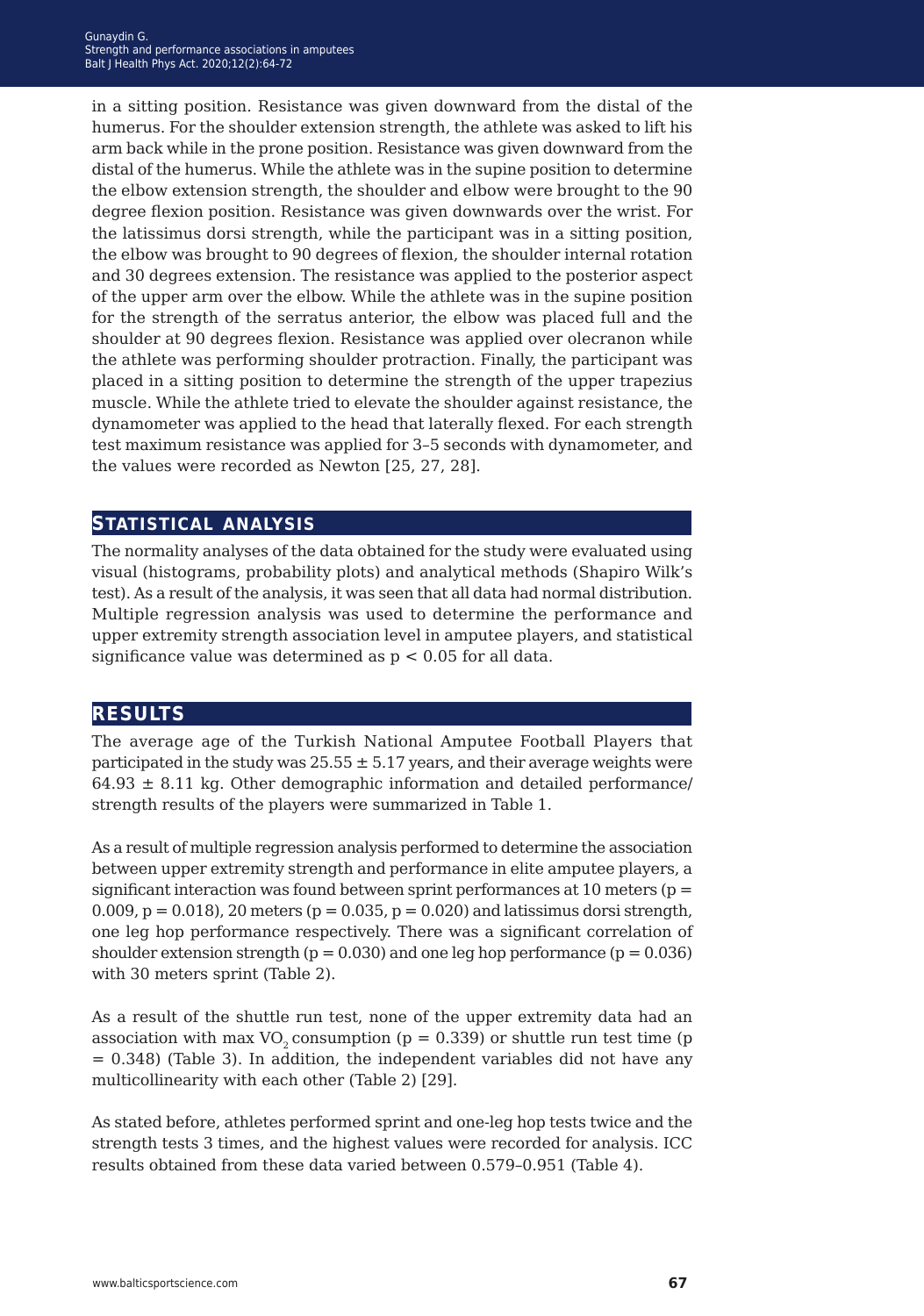#### Table 1. Demographic, performance and strength data of the amputee players

|                               | Mean $\pm$ SD      |
|-------------------------------|--------------------|
| Age (year)                    | $25.55 \pm 5.17$   |
| Height (cm)                   | $175.40 \pm 5.81$  |
| Weight (kg)                   | $64.93 \pm 8.11$   |
| 10m sprint (s)                | $2.20 \pm 0.22$    |
| 20m sprint (s)                | $3.81 \pm 030$     |
| 30m sprint (s)                | $5,37 \pm 0.41$    |
| Shuttle run test duration (s) | $304.60 \pm 71.19$ |
| MaxVO <sub>2</sub> (ml/kg/mn) | $32.43 \pm 3.95$   |
| OLH (cm)                      | $214.70 \pm 13.50$ |
| S.Flex (N)                    | $236.39 \pm 36.74$ |
| S.Ext(N)                      | $184.46 \pm 30.50$ |
| S.Abd (N)                     | 238.06 ±32.75      |
| E.Eks(N)                      | $201.18 \pm 22.30$ |
| S.Anterior (N)                | $186.28 \pm 24.94$ |
| L.Dorsi (N)                   | $183.14 \pm 27.93$ |
| U.Trapezius (N)               | $173.68 \pm 22.26$ |

MaxVO<sub>2</sub>: Shuttle run test approximate maximal oxygen consumption, OLH: One leg hop test, S.Flex: Shoulder flexion strength, S.Ext: Shoulder extension strength, S.Abd: Shoulder abduction strength, E.Ext: Elbow extension strength, S.Anterior: Serratus anterior muscle strength, L.Dorsi: Latissimus dorsi muscle strength, U.Trapezius: Upper trapezius muscle strength.

|  |  |  |  |  |  |  |  | Table 2. Multiple regression analyses of the sprint performances |
|--|--|--|--|--|--|--|--|------------------------------------------------------------------|
|--|--|--|--|--|--|--|--|------------------------------------------------------------------|

| <b>DV</b>                 | IV      | Adjusted $R^2$ | β        | t        | р     | 95%CI                 | <b>VIF</b> |
|---------------------------|---------|----------------|----------|----------|-------|-----------------------|------------|
| 10 <sub>m</sub><br>sprint | L.Dorsi | 0.503          | $-0.492$ | $-2.928$ | 0.009 | $-0.007/$<br>$-0.001$ | 1.081      |
|                           | OLH     |                | $-0.440$ | $-2.618$ | 0.018 | $-0.013/$<br>$-0.001$ | 1.081      |
| 20 <sub>m</sub><br>sprint | L.Dorsi | 0.430          | $-0.413$ | $-2.294$ | 0.035 | $-0.009/$<br>$-0.000$ | 1.081      |
|                           | OLH     |                | $-0.463$ | $-2.571$ | 0.020 | $-0.019/$<br>$-0.002$ | 1.081      |
| 30 <sub>m</sub><br>sprint | S.Ext   |                | $-0.436$ | $-2.367$ | 0.030 | $-0.011/$<br>$-0.001$ | 1.064      |
|                           | OLH     | 0.393          | $-0.420$ | $-2.277$ | 0.036 | $-0.025/$<br>$-0.001$ | 1.064      |

DV: Dependent variable, IV: Independent variable, β: Standardized coefficient, L.Dorsi: Latissimus dorsi muscle strength, S.Ext: Shoulder extension strength, OLH: One leg hop test.

#### Table 3. Multiple regression analyses of the aerobic performance

| DV                 | IV               | Adjusted $R^2$ |       |       |
|--------------------|------------------|----------------|-------|-------|
| Test duration      | Strength*<br>OLH | 0.102          | 1.270 | 0.348 |
| MaxVO <sub>2</sub> | Strength*<br>OLH | 0.109          | 1.291 | 0.339 |

DV: Dependent variable, IV: Independent variable, Test duration: Shuttle run test duration of the players, MaxVO<sub>2</sub>: OLH: One leg hop test, Strength\*: Shoulder flexion strength, shoulder extension strength, shoulder abduction strength, elbow extension strength, serratus anterior muscle strength, latissimus dorsi muscle strength, upper trapezius muscle strength.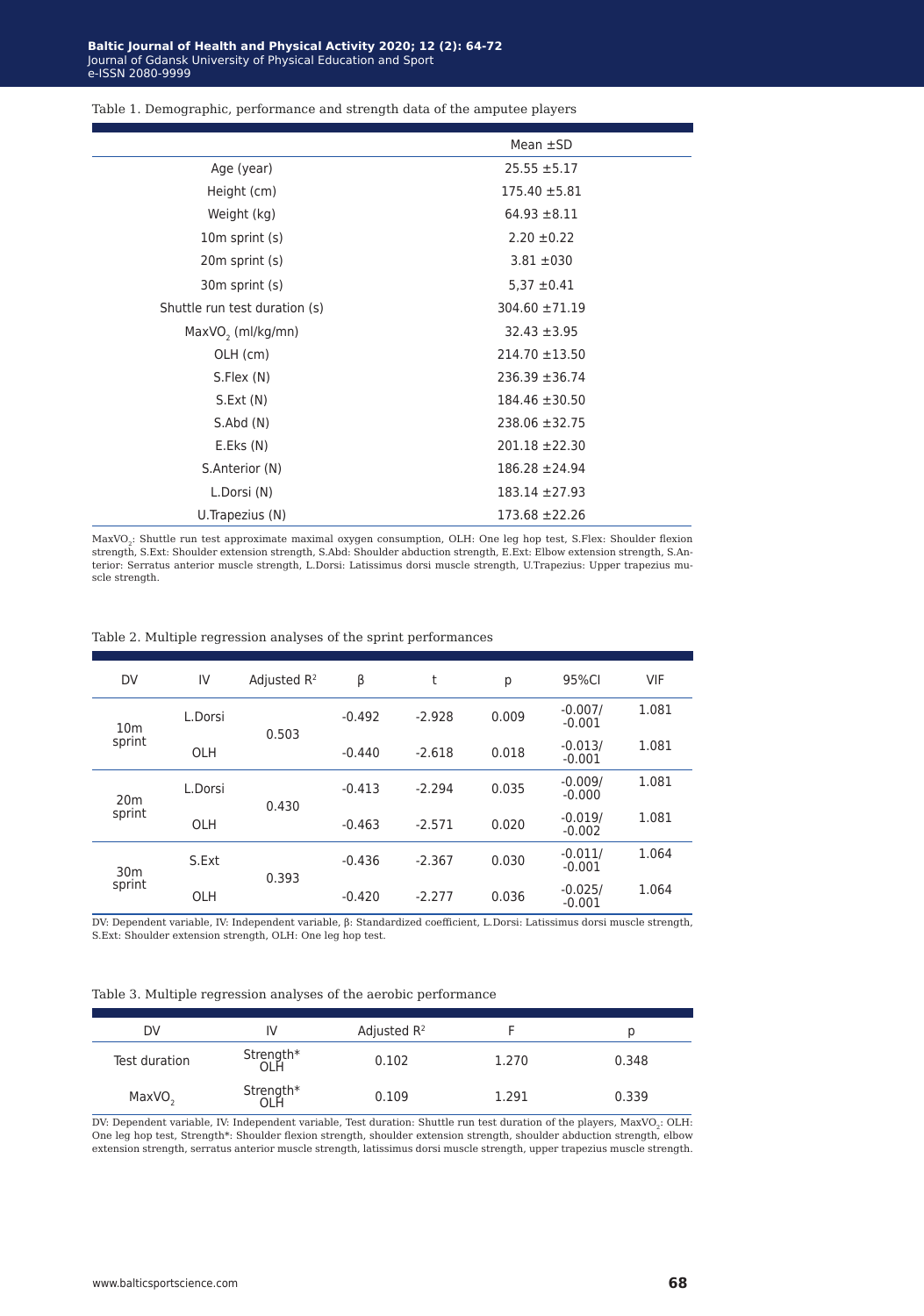#### Table 4. Intraclass correlation coefficient values of the performance and strength tests

|                  | ICC   | 95% Confidence Interval   |
|------------------|-------|---------------------------|
|                  |       | (Lower Bound-Upper Bound) |
| 10m sprint (s)   | 0.579 | 0.094-0.838               |
| 20m sprint (s)   | 0.750 | 0.350-0.904               |
| 30m sprint (s)   | 0.788 | 0.339-0.932               |
| OLH (cm)         | 0.868 | 0.667-0.948               |
| S.Flex (N)       | 0.949 | 0.893-0.978               |
| S.Ext (N)        | 0.951 | 0.896-979                 |
| S. Abd(N)        | 0.875 | 0.737-0.947               |
| E.Eks(N)         | 0.940 | 0.874-0.974               |
| S.Anterior (N)   | 0.883 | 0.754-0.950               |
| L.Dorsi (N)      | 0.919 | 0.829-0.965               |
| U. Trapezius (N) | 0.835 | $0.652 - 0.930$           |

ICC: Intraclass correlation coefficient, OLH: One leg hop test, S.Flex: Shoulder flexion strength, S.Ext: Shoulder extension strength, S.Abd: Shoulder abduction strength, E.Ext: Elbow extension strength, S.Anterior: Serratus anterior muscle strength, L.Dorsi: Latissimus dorsi muscle strength, U.Trapezius: Upper trapezius muscle strength.

## **discussion**

As a result of this study, which was designed to determine the association between upper extremity strength and performance in elite amputee players, it was found that there could be an interaction between upper extremity strength and anaerobic performances of amputee players.

The overall health and life qualities of many people with physical disabilities are low [30]. Many rehabilitation programs have been developed to treat this situation. However, physical therapy and rehabilitation services cannot continue for a long time in the form of inpatient or outpatient treatment [31]. For this reason, adapted sports are increasingly used in disabled individuals as a support to physical therapy and rehabilitation [31], and there are many sports branches that emerged based on this opinion. Amputee football, one of these sportive branches, was created for recreation and rehabilitation at the beginning like most other sports branches for the disabled. Later on, it was transformed into a developing professional sports branch supported by investments and incentives [6, 7, 14].

As in regular football, lower extremity strength is one of the most important components for anaerobic performance in amputee football [15, 17, 32]. However, there may be a need for different requirements when compared to regular football in order to provide sufficient performance in amputee football, especially due to the use of crutches. With this in mind, many researchers conducted studies on upper extremities performance of amputee football players [18-20]. However, these studies did not examine the relationship between upper extremity strength and performance in amputee players specifically. In this respect, this is the first study in the literature. As a result of the analysis, it was observed that sprinting performance at 10, 20 meters associated with latissimus dorsi muscle and one leg hop performance, and 30-meter sprint with shoulder extension strength and one leg hop performance. On the contrary, there was no relation between aerobic performance and the relevant parameters. When these results were evaluated, the presence of a relationship between one leg hop and sprint performance might be an expected result. Multiple studies had already confirmed this outcome in both regular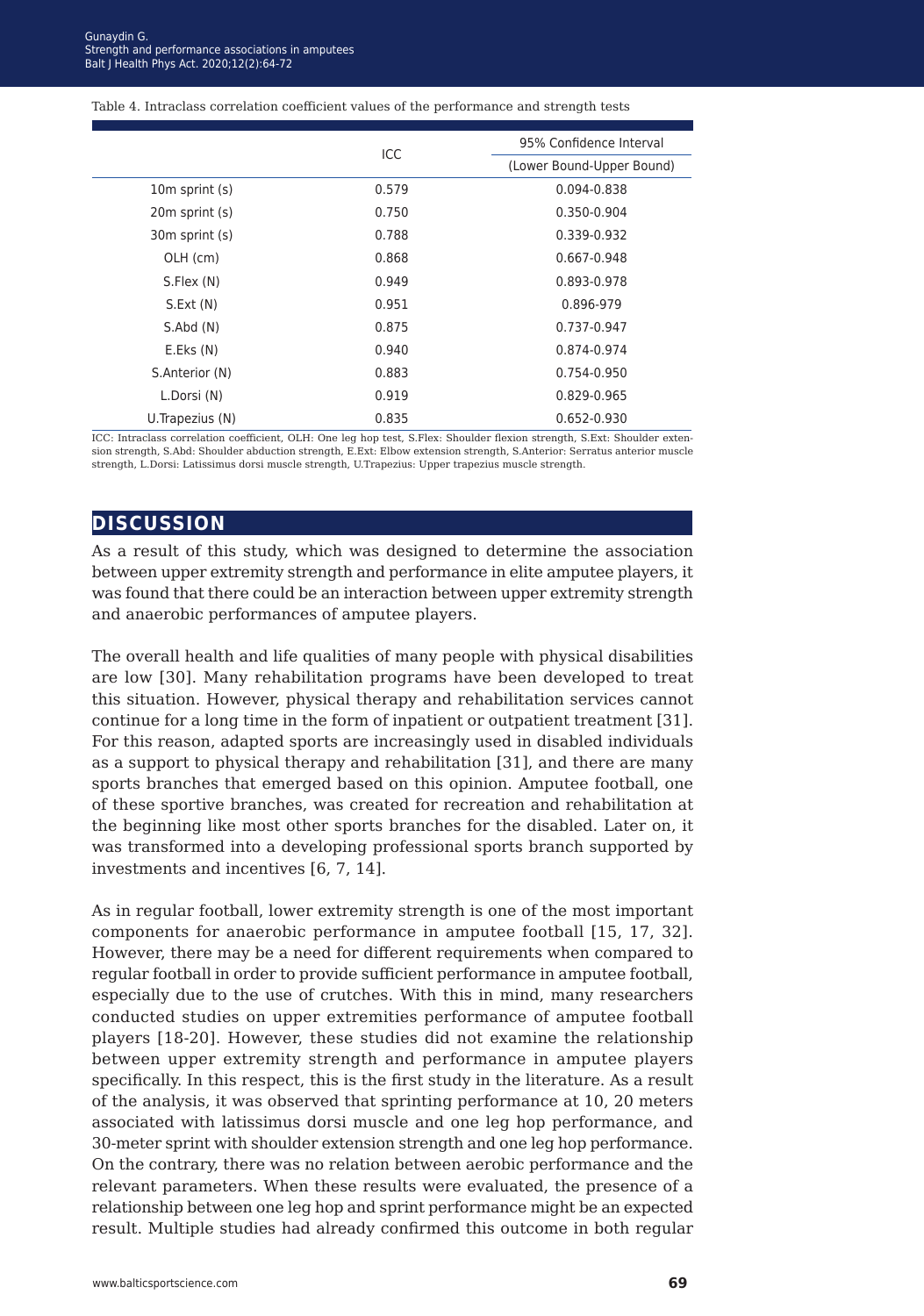and amputee football players [17, 32]. However, the interesting result is to reveal the association between the upper extremity strength and performance in amputee players. The occurrence of this situation is probably due to the use of crutches. The study by Requejo et al. also verifies this result [33]. In their study, Requejo et al. examined the upper extremity kinetics in the use of crutches and stated that at the end of the crutch swing phase, the shoulder had approximately 10 degrees of abduction and 20 degrees of flexion angle and these angles turned into 0 degrees of extension and adduction at the beginning of the crutch swing phase. They also stated that 15-25 degrees of humeral internal rotation was present during these phase transitions [33]. When the crutch swing phase was analyzed completely, it was seen that there was a shoulder extension, abduction and internal rotation cycle indicating latissimus dorsi function. Latissimus dorsi muscle, which plays an important role in crutch-assisted gait and includes shoulder extension, probably plays an important role in the anaerobic performance of amputee players along with the lower extremity strength. Based on its results, this study brings new suggestions to coaches for increasing performance in amputee players.

When similar studies investigating the upper extremity effectiveness in amputee players are examined, it was observed that two studies had similar [18, 19], and one had opposite views to this study [20]. According to the study by Simim et al., the number of push-ups performed after the amputee football competition were decreased [19]. Miyomoto et al. noted a significant negative relationship between 30 meters sprint performance and the number of push-ups [18]. Accordingly, the results of these two studies suggested that there may be a requirement for upper extremity strength/endurance for sufficient performance in amputee football players. In contrast, Wieczorek et al. found that there was no relationship between 30 m sprint and hand held dynamometer strength [20]. Although the results of the research contrast with the results of this study, the authors attributed the probable cause of this outcome to the assumption that the isometric strength measured by hand dynamometer may not correspond to the nature of the sprint.

When the aerobic performance associations of amputee players were analyzed, it was seen that the results of the study were compatible with the literature. A study indicated that the main determinants of aerobic performance were maximal cardiac output and total hemoglobin mass [34]. In terms of strength, it was stated that muscle strength decreased the mitochondrial density and may reduce the endurance capacity by reducing oxidative enzyme activity [35, 36]. Therefore, aerobic performance is believed to be based on endurance rather than strength [37]. In order to determine whether the upper extremity has an effect on the aerobic performances of amputee players, evaluating the endurance instead of the strength would be a more accurate method. This is one of the limitations of the study. The second limitation is that, since the study was designed retrospectively, only the data of the players participating in the relevant camps and whose performance and strength data were complete could be analyzed. Narrow population is another limitation of the study. The results of this study represent amputee individuals playing football. In order to practice the results in sedentary amputated individuals, the study should be carried out in the relevant population.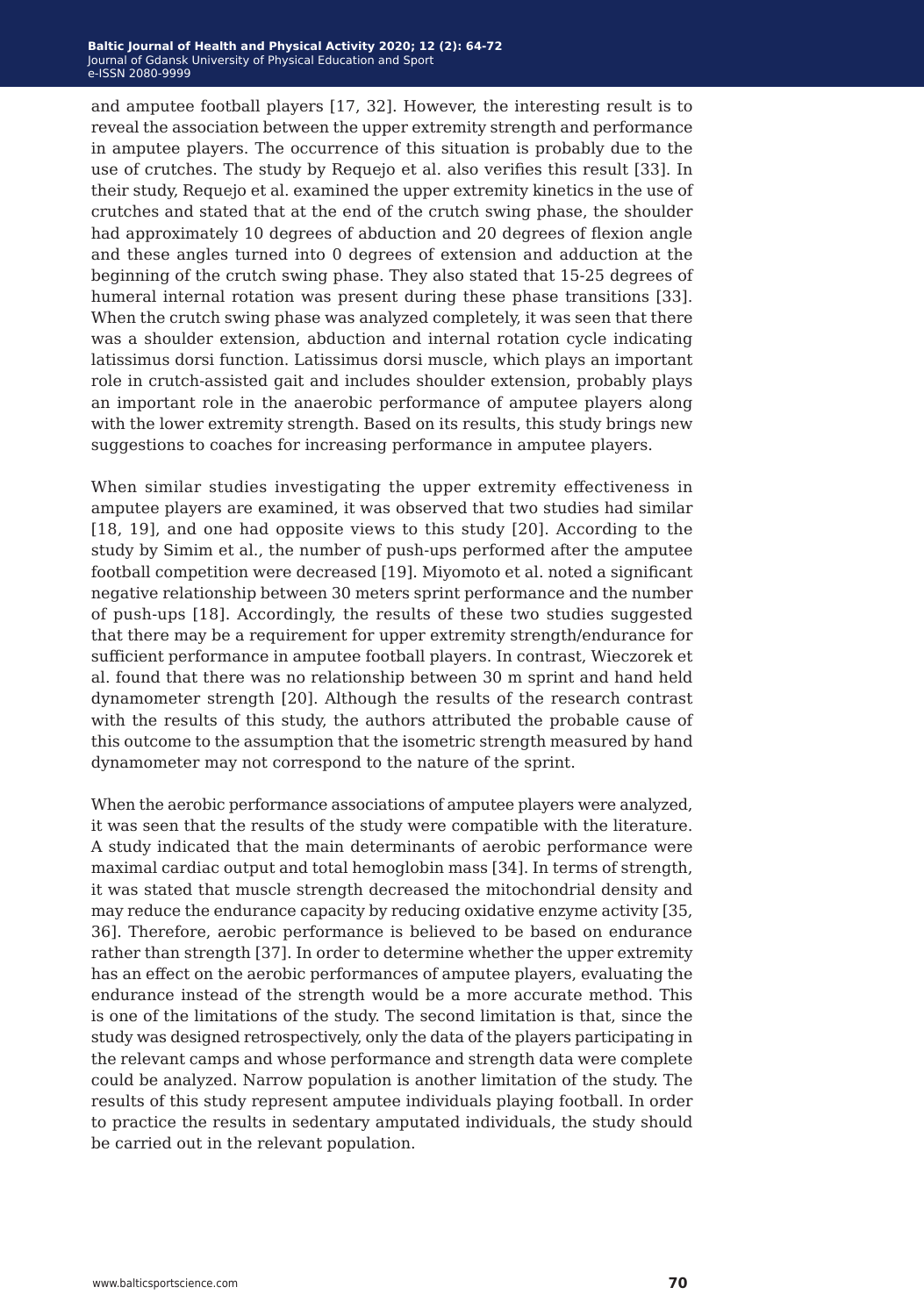# **conclusions**

With this study, it was demonstrated that the anaerobic performances of elite amputee players may be related to the upper extremity strength. In order to increase sprinting performance in amputee football players, it is recommended that training programs should include shoulder extension, particularly latissimus dorsi strengthening exercises.

# **references**

- [1] Simim MA, Silva BV, Marocolo Júnior M, Mendes EL, Mello MTd, Mota GR. Anthropometric profile and physical performance characteristic of the Brazilian amputee football (soccer) team. Motriz J Phys Ed. 2013;19:641-648. <https://doi.org/10.1590/S1980-65742013000300016>
- [2] Kayssi A, de Mestral C, Forbes TL, Roche-Nagle GA. Canadian population-based description of the indications for lower-extremity amputations and outcomes. Can J Surg. 2016;59:99. [https://doi.](https://doi.org/10.1503/cjs.013115) [org/10.1503/cjs.013115](https://doi.org/10.1503/cjs.013115)
- [3] Ziegler-Graham K, MacKenzie EJ, Ephraim PL, Travison TG, Brookmeyer R. Estimating the prevalence of limb loss in the United States: 2005 to 2050. Arch Phys Med Rehabil. 2008;89:422-429. [https://](https://doi.org/10.1016/j.apmr.2007.11.005) [doi.org/10.1016/j.apmr.2007.11.005](https://doi.org/10.1016/j.apmr.2007.11.005)
- [4] Horgan, O, MacLachlan M. Psychosocial adjustment to lower-limb amputation: A review. Disabil Rehabil. 2004;26:837-850.<https://doi.org/10.1080/09638280410001708869>
- [5] Bragaru M, Van Wilgen CP, Geertzen JH, Ruijs SG, Dijkstra PU, Dekker R. Barriers and facilitators of participation in sports: a qualitative study on Dutch individuals with lower limb amputation. PLoS One. 2013;8:e59881.<https://doi.org/10.1371/journal.pone.0059881>
- [6] Mikami Y, Fukuhara K, Kawae T, et al. Exercise loading for cardiopulmonary assessment and evaluation of endurance in amputee football players. J Phys Ther Sci. 2018;30:960-965. [https://doi.org/10.1589/](https://doi.org/10.1589/jpts.30.960) [jpts.30.960](https://doi.org/10.1589/jpts.30.960)
- [7] Aytar A, Pekyavas NO, Ergun N, Karatas M. Is there a relationship between core stability, balance and strength in amputee soccer players? A pilot study. Prosthet Orthot Int. 2012;36:332-338. [https://](https://doi.org/10.1177/0309364612445836) [doi.org/10.1177/0309364612445836](https://doi.org/10.1177/0309364612445836)
- [8] Auricchio JR, Bernardes N, Moreno MA. Study of the quality of life in amputee soccer players. Manual Ther Posturol Rehabili J. 2017;15:1-5. <https://doi.org/10.17784/mtprehabjournal.2017.15.451>
- [9] Hansen N, Forchheimer M, Tate D, Luera G. Relationships among community reintegration, coping strategies, and life satisfaction in a sample of persons with spinal cord injury. Top Spinal Cord Inj Rehabil. 1998;4:56-72. <https://doi.org/10.1310/GYWA-96BR-4LAJ-9K18>
- [10] Yazıcıoğlu K, Tahmisoğlu M. Amputee Sports for Victims of Terrorism. NATO Science for Peace and security Series. Human and Societal Dynamics. 2007;31:94-100.
- [11] Yazicioglu K, Taskaynatan MA, Guzelkucuk U, Tugcu I. Effect of playing football (soccer) on balance, strength, and quality of life in unilateral below-knee amputees. Am J Phys Med Rehabil. 2007;86:800- 805. <https://doi.org/10.1097/PHM.0b013e318151fc74>
- [12] Lowther J, Lane A, Lane H. Self-efficacy and psychological skills during the amputee soccer world cup. Athl Insight. 2002;4:23-34.
- [13] Özkan A, Safaz İ, Yaşar E, Yazıcıoğlu, K. An examination of physical fitness related with performance characteristics of amputee football players. IntJSCS. 2014;1:66-77.
- [14] Gunaydin, G. Is there a relationship between horizontal jump and sprint performance in professional amputee football players? Ann Med Res. 2019;26:2454-2458[. https://doi.org/10.5455/](https://doi.org/10.5455/annalsmedres.2019.08.468) [annalsmedres.2019.08.468](https://doi.org/10.5455/annalsmedres.2019.08.468)
- [15] Kin-Isler A, Ariburun B, Ozkan A, Aytar A, Tandogan R. The relationship between anaerobic performance, muscle strength and sprint ability in American football players. Isokinet Exerc Sci. 2008;16:87-92. <https://doi.org/10.3233/IES-2008-0301>
- [16] Wisløff U, Castagna C, Helgerud J, Jones R, Hoff J. Strong correlation of maximal squat strength with sprint performance and vertical jump height in elite soccer players. Br J Sports Med. 2004;38:285- 288. <https://doi.org/10.1136/bjsm.2002.002071>
- [17] Özkan A, Kayıhan G, Köklü Y, Ergun N, Koz M, Ersöz G, Dellal A. The relationship between body composition, anaerobic performance and sprint ability of amputee soccer players. J Hum Kinet. 2012;35:141-146. <https://doi.org/10.2478/v10078-012-0088-3>
- [18] Miyamoto A, Maehana H, Yanagiya T. Characteristics of anaerobic performance in Japanese amputee soccer players. Juntendo Medical Journal. 2018;64:22-26. [https://doi.org/10.14789/jmj.2018.64.](https://doi.org/10.14789/jmj.2018.64.JMJ18-P11) [JMJ18-P11](https://doi.org/10.14789/jmj.2018.64.JMJ18-P11)
- [19] Simim, MA, da Mota GR, Marocolo M, da Silva BV, de Mello MT, Bradley PS. The demands of amputee soccer impair muscular endurance and power indices but not match physical performance. Adapt Phys Act Q. 2018;35:76-92. <https://doi.org/10.1123/apaq.2016-0147>
- [20] Wieczorek M, Wiliński W, Struzik A, Rokita A. Hand grip strength vs. sprint effectiveness in amputee soccer players. J Hum Kinet. 2015;48:133-139.<https://doi.org/10.1515/hukin-2015-0099>
- [21] Noyes FR, Barber SD, Mangine RE. Abnormal lower limb symmetry determined by function hop tests after anterior cruciate ligament rupture. Am J Sports Med. 1991;19:513-518. [https://doi.](https://doi.org/10.1177/036354659101900518) [org/10.1177/036354659101900518](https://doi.org/10.1177/036354659101900518)